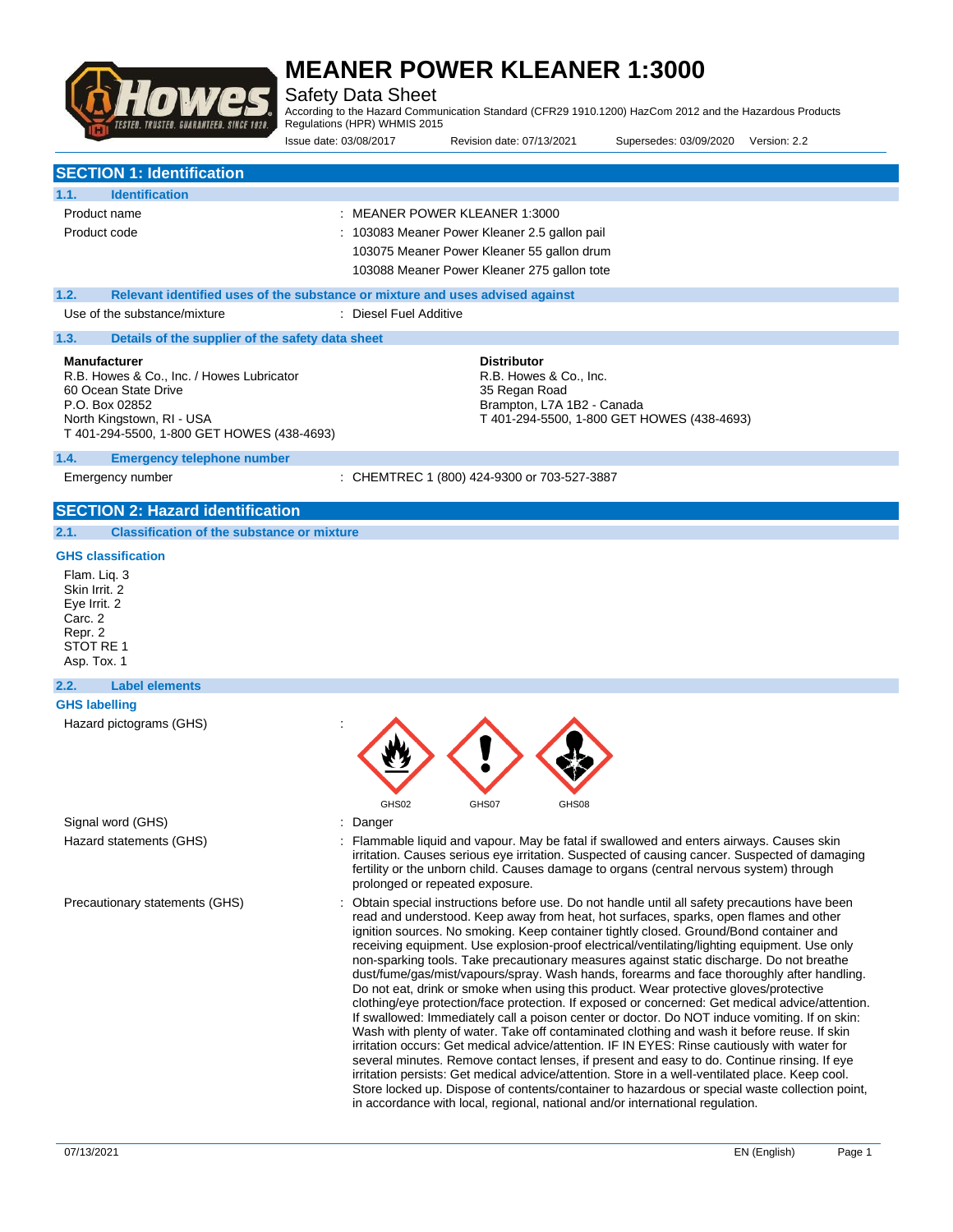### Safety Data Sheet

According to the Hazard Communication Standard (CFR29 1910.1200) HazCom 2012 and the Hazardous Products Regulations (HPR) WHMIS 2015

#### **2.3. Other hazards**

#### No additional information available

#### **2.4. Unknown acute toxicity**

Not applicable

#### **SECTION 3: Composition/information on ingredients**

#### **3.1. Substances**

#### Not applicable

#### **3.2. Mixtures**

| <b>Name</b>                                               | <b>Product identifier</b> | $\%$      |
|-----------------------------------------------------------|---------------------------|-----------|
| Solvent naphtha, petroleum, heavy aromatic                | (CAS-No.) 64742-94-5      | $10 - 30$ |
| Solvent naphtha, petroleum, light aromatic                | (CAS-No.) 64742-95-6      | $10 - 30$ |
| Distillates, petroleum, hydrotreated light naphthenic     | (CAS-No.) 64742-53-6      | $10 - 30$ |
| Stoddard solvent                                          | (CAS-No.) 8052-41-3       | $7 - 30$  |
| Benzene, 1,2,4-trimethyl-                                 | (CAS-No.) 95-63-6         | $3 - 10$  |
| Naphthalene                                               | (CAS-No.) 91-20-3         | $3 - 7$   |
| Amides, C16-18 and C18-unsaturated, N,N-bis(hydroxyethyl) | (CAS-No.) 68603-38-3      | $1 - 5$   |
| 2-Ethylhexanol                                            | (CAS-No.) 104-76-7        | $0.5 - 5$ |
| Isopropylbenzene                                          | (CAS-No.) 98-82-8         | $0.1 - 1$ |
| Xylenes (o-, m-, p- isomers)                              | (CAS-No.) 1330-20-7       | $0.1 - 1$ |
| Nonane                                                    | (CAS-No.) 111-84-2        | $0.1 - 1$ |
| Ethylbenzene                                              | (CAS-No.) 100-41-4        | $0.1 - 1$ |

**\*Chemical name, CAS number and/or exact concentration have been withheld as a trade secret**

| <b>SECTION 4: First-aid measures</b>                                |                                                                                                                                                                                                               |
|---------------------------------------------------------------------|---------------------------------------------------------------------------------------------------------------------------------------------------------------------------------------------------------------|
| <b>Description of first aid measures</b><br>4.1.                    |                                                                                                                                                                                                               |
| First-aid measures after inhalation                                 | : If breathing is difficult, remove victim to fresh air and keep at rest in a position comfortable for<br>breathing. Get medical advice/attention if you feel unwell.                                         |
| First-aid measures after skin contact                               | : If on skin (or hair): Take off immediately all contaminated clothing. Rinse skin with<br>water/shower. Wash contaminated clothing before reuse. If skin irritation occurs: Get medical<br>advice/attention. |
| First-aid measures after eye contact                                | : IF IN EYES: Rinse cautiously with water for several minutes. Remove contact lenses, if present<br>and easy to do. Continue rinsing. If eye irritation persists: Get medical advice/attention.               |
| First-aid measures after ingestion                                  | : IF SWALLOWED: Immediately call a POISON CENTER/doctor. Do NOT induce vomiting.<br>Never give anything by mouth to an unconscious person.                                                                    |
| 4.2.<br>Most important symptoms and effects, both acute and delayed |                                                                                                                                                                                                               |
| Symptoms/effects after inhalation                                   | : May cause irritation to the respiratory tract.                                                                                                                                                              |
| Symptoms/effects after skin contact                                 | : Causes skin irritation. Symptoms may include redness, drying, defatting and cracking of the<br>skin.                                                                                                        |
| Symptoms/effects after eye contact                                  | : Causes serious eye irritation. Symptoms may include discomfort or pain, excess blinking and<br>tear production, with marked redness and swelling of the conjunctiva.                                        |
| Symptoms/effects after ingestion                                    | : May be fatal if swallowed and enters airways. May result in aspiration into the lungs, causing<br>chemical pneumonia. May cause gastrointestinal irritation, nausea, vomiting and diarrhea.                 |
| Chronic symptoms                                                    | Suspected of causing cancer. Suspected of damaging fertility or the unborn child. Causes<br>damage to organs (central nervous system) through prolonged or repeated exposure.                                 |
| 4.3.                                                                | Indication of any immediate medical attention and special treatment needed                                                                                                                                    |

### Symptoms may be delayed. In case of accident or if you feel unwell, seek medical advice immediately (show the label where possible).

|             | <b>SECTION 5: Fire-fighting measures</b>                       |                         |                                             |                                                                                            |  |
|-------------|----------------------------------------------------------------|-------------------------|---------------------------------------------|--------------------------------------------------------------------------------------------|--|
| 5.1.        | <b>Extinguishing media</b>                                     |                         |                                             |                                                                                            |  |
|             | Suitable extinguishing media<br>Unsuitable extinguishing media | : Do not use water jet. | : Foam. Carbon dioxide. Water spray or fog. |                                                                                            |  |
| 5.2.        | Special hazards arising from the substance or mixture          |                         |                                             |                                                                                            |  |
| Fire hazard |                                                                | oxides of carbon.       |                                             | : Flammable liquid and vapour. Products of combustion may include, and are not limited to: |  |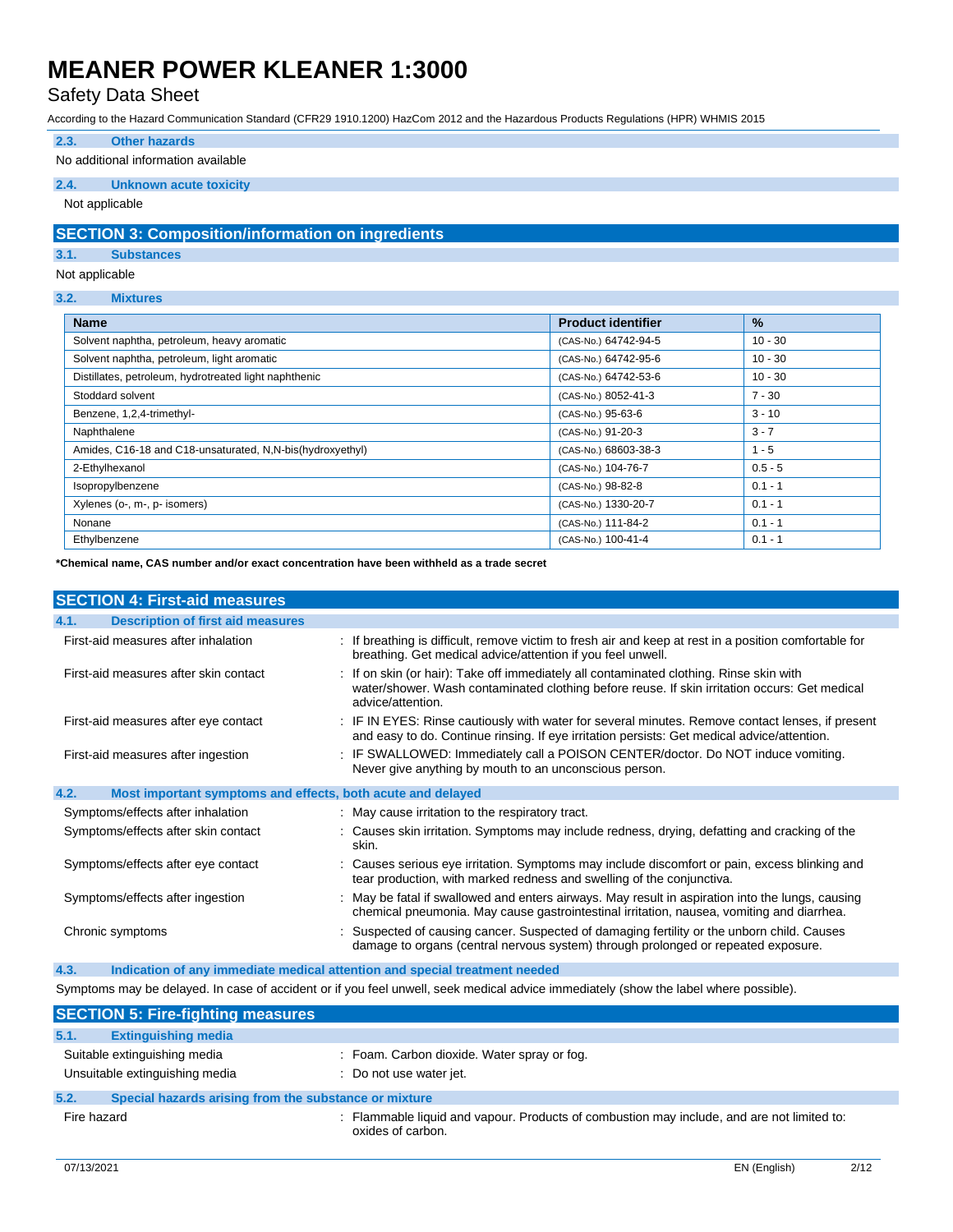### Safety Data Sheet

| <b>Explosion hazard</b>                                                             | : May form flammable/explosive vapour-air mixture.                                                                                                                                                                                                                                                                                                                                                                                                                                                                                                                                                                                                                                                                                                                                                                                               |
|-------------------------------------------------------------------------------------|--------------------------------------------------------------------------------------------------------------------------------------------------------------------------------------------------------------------------------------------------------------------------------------------------------------------------------------------------------------------------------------------------------------------------------------------------------------------------------------------------------------------------------------------------------------------------------------------------------------------------------------------------------------------------------------------------------------------------------------------------------------------------------------------------------------------------------------------------|
| 5.3.<br><b>Advice for firefighters</b>                                              |                                                                                                                                                                                                                                                                                                                                                                                                                                                                                                                                                                                                                                                                                                                                                                                                                                                  |
| Firefighting instructions<br>Protection during firefighting                         | : Cool down the containers exposed to heat with a water spray.<br>: Keep upwind of fire. Wear full fire fighting turn-out gear (full Bunker gear) and respiratory<br>protection (SCBA).                                                                                                                                                                                                                                                                                                                                                                                                                                                                                                                                                                                                                                                          |
| <b>SECTION 6: Accidental release measures</b>                                       |                                                                                                                                                                                                                                                                                                                                                                                                                                                                                                                                                                                                                                                                                                                                                                                                                                                  |
| 6.1.<br>Personal precautions, protective equipment and emergency procedures         |                                                                                                                                                                                                                                                                                                                                                                                                                                                                                                                                                                                                                                                                                                                                                                                                                                                  |
| General measures                                                                    | : Use personal protection recommended in Section 8. Isolate the hazard area and deny entry to<br>unnecessary and unprotected personnel. Use special care to avoid static electric charges.<br>Remove all sources of ignition. Use only non-sparking tools.                                                                                                                                                                                                                                                                                                                                                                                                                                                                                                                                                                                       |
| 6.1.1.<br>For non-emergency personnel<br>No additional information available        |                                                                                                                                                                                                                                                                                                                                                                                                                                                                                                                                                                                                                                                                                                                                                                                                                                                  |
| 6.1.2.<br>For emergency responders<br>No additional information available           |                                                                                                                                                                                                                                                                                                                                                                                                                                                                                                                                                                                                                                                                                                                                                                                                                                                  |
| 6.2.<br><b>Environmental precautions</b>                                            |                                                                                                                                                                                                                                                                                                                                                                                                                                                                                                                                                                                                                                                                                                                                                                                                                                                  |
| Prevent entry to sewers and public waters.                                          |                                                                                                                                                                                                                                                                                                                                                                                                                                                                                                                                                                                                                                                                                                                                                                                                                                                  |
| 6.3.<br>Methods and material for containment and cleaning up                        |                                                                                                                                                                                                                                                                                                                                                                                                                                                                                                                                                                                                                                                                                                                                                                                                                                                  |
| For containment                                                                     | : Contain and/or absorb spill with inert material (e.g. sand, vermiculite), then place in a suitable<br>container. Do not flush to sewer or allow to enter waterways. Use appropriate Personal<br>Protective Equipment (PPE).                                                                                                                                                                                                                                                                                                                                                                                                                                                                                                                                                                                                                    |
| Methods for cleaning up                                                             | : Sweep or shovel spills into appropriate container for disposal. Provide ventilation. Spilled<br>material may present a slipping hazard.                                                                                                                                                                                                                                                                                                                                                                                                                                                                                                                                                                                                                                                                                                        |
| <b>Reference to other sections</b><br>6.4.                                          |                                                                                                                                                                                                                                                                                                                                                                                                                                                                                                                                                                                                                                                                                                                                                                                                                                                  |
| For further information refer to section 8: "Exposure controls/personal protection" |                                                                                                                                                                                                                                                                                                                                                                                                                                                                                                                                                                                                                                                                                                                                                                                                                                                  |
| <b>SECTION 7: Handling and storage</b>                                              |                                                                                                                                                                                                                                                                                                                                                                                                                                                                                                                                                                                                                                                                                                                                                                                                                                                  |
| 7.1.<br><b>Precautions for safe handling</b>                                        |                                                                                                                                                                                                                                                                                                                                                                                                                                                                                                                                                                                                                                                                                                                                                                                                                                                  |
| Additional hazards when processed<br>Precautions for safe handling                  | : Handle empty containers with care because residual vapours are flammable.<br>: Obtain special instructions before use. Do not handle until all safety precautions have been<br>read and understood. Do not get in eyes, on skin, or on clothing. Do not breathe<br>dust/fume/gas/mist/vapours/spray. Do not swallow. Handle and open container with care. Keep<br>away from heat, hot surfaces, sparks, open flames and other ignition sources. No smoking.<br>Ground/bond container and receiving equipment. Use explosion-proof<br>electrical/ventilating/lighting equipment. Use only non-sparking tools. Take precautionary<br>measures against static discharge. Do not pressurize, cut, weld, braze, solder, drill, grind or<br>expose containers to heat or sources of ignition. Do not eat, drink or smoke when using this<br>product. |
| Hygiene measures                                                                    | : Take off contaminated clothing and wash it before reuse. Wash hands, forearms and face<br>thoroughly after handling.                                                                                                                                                                                                                                                                                                                                                                                                                                                                                                                                                                                                                                                                                                                           |
| Conditions for safe storage, including any incompatibilities<br>7.2.                |                                                                                                                                                                                                                                                                                                                                                                                                                                                                                                                                                                                                                                                                                                                                                                                                                                                  |
| <b>Technical measures</b>                                                           | : Proper grounding procedures to avoid static electricity should be followed.                                                                                                                                                                                                                                                                                                                                                                                                                                                                                                                                                                                                                                                                                                                                                                    |
| Storage conditions                                                                  | : Keep out of the reach of children. Keep container tightly closed and in a well-ventilated place.<br>Keep cool. Store locked up.                                                                                                                                                                                                                                                                                                                                                                                                                                                                                                                                                                                                                                                                                                                |
| <b>SECTION 8: Exposure controls/personal protection</b>                             |                                                                                                                                                                                                                                                                                                                                                                                                                                                                                                                                                                                                                                                                                                                                                                                                                                                  |
| 8.1.<br><b>Control parameters</b>                                                   |                                                                                                                                                                                                                                                                                                                                                                                                                                                                                                                                                                                                                                                                                                                                                                                                                                                  |
|                                                                                     |                                                                                                                                                                                                                                                                                                                                                                                                                                                                                                                                                                                                                                                                                                                                                                                                                                                  |

| Solvent naphtha, petroleum, heavy aromatic (64742-94-5) |                                      |                      |
|---------------------------------------------------------|--------------------------------------|----------------------|
| Not applicable                                          |                                      |                      |
| Solvent naphtha, petroleum, light aromatic (64742-95-6) |                                      |                      |
| Not applicable                                          |                                      |                      |
| Benzene, 1,2,4-trimethyl- (95-63-6)                     |                                      |                      |
| <b>NIOSH</b>                                            | NIOSH REL (TWA) (mg/m <sup>3</sup> ) | $125 \text{ mg/m}^3$ |
| <b>NIOSH</b>                                            | NIOSH REL (TWA) (ppm)                | 25 ppm               |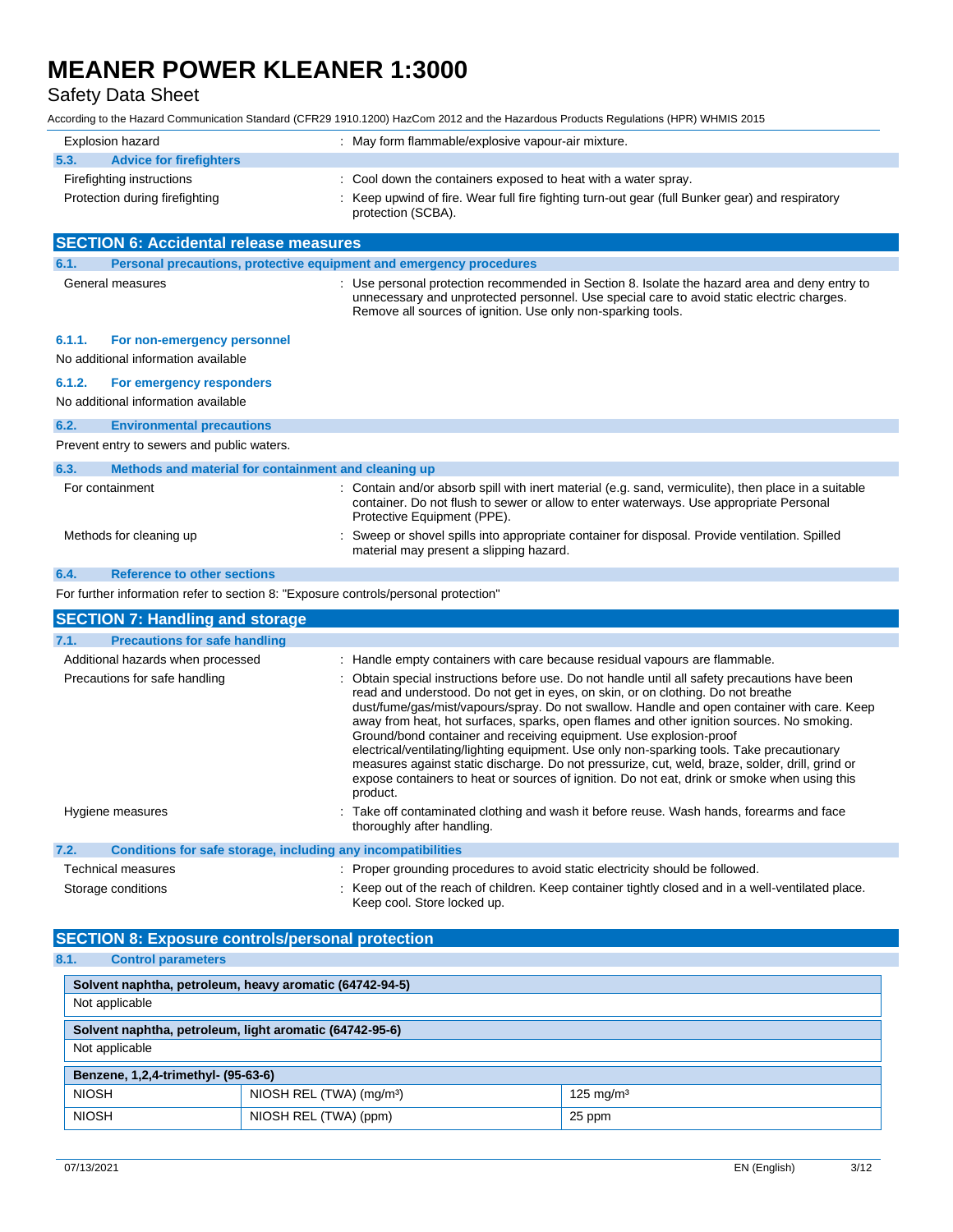### Safety Data Sheet

| Naphthalene (91-20-3)                    |                                                                        |                                                                                                                                                                                                                                                                                                                                                                                                                                                                                                                                                                                                                     |
|------------------------------------------|------------------------------------------------------------------------|---------------------------------------------------------------------------------------------------------------------------------------------------------------------------------------------------------------------------------------------------------------------------------------------------------------------------------------------------------------------------------------------------------------------------------------------------------------------------------------------------------------------------------------------------------------------------------------------------------------------|
| <b>ACGIH</b>                             | ACGIH TWA (ppm)                                                        | 10 ppm                                                                                                                                                                                                                                                                                                                                                                                                                                                                                                                                                                                                              |
| <b>OSHA</b>                              | OSHA PEL (TWA) (mg/m <sup>3</sup> )                                    | $50$ mg/m <sup>3</sup>                                                                                                                                                                                                                                                                                                                                                                                                                                                                                                                                                                                              |
| <b>OSHA</b>                              | OSHA PEL (TWA) (ppm)                                                   | 10 ppm                                                                                                                                                                                                                                                                                                                                                                                                                                                                                                                                                                                                              |
| <b>IDLH</b>                              | US IDLH (ppm)                                                          | 250 ppm                                                                                                                                                                                                                                                                                                                                                                                                                                                                                                                                                                                                             |
| <b>NIOSH</b>                             | NIOSH REL (TWA) (mg/m <sup>3</sup> )                                   | $50 \text{ mg/m}^3$                                                                                                                                                                                                                                                                                                                                                                                                                                                                                                                                                                                                 |
| <b>NIOSH</b>                             | NIOSH REL (TWA) (ppm)                                                  | 10 ppm                                                                                                                                                                                                                                                                                                                                                                                                                                                                                                                                                                                                              |
| <b>NIOSH</b>                             | NIOSH REL (STEL) (mg/m <sup>3</sup> )                                  | $75$ mg/m <sup>3</sup>                                                                                                                                                                                                                                                                                                                                                                                                                                                                                                                                                                                              |
| <b>NIOSH</b>                             | NIOSH REL (STEL) (ppm)                                                 | 15 ppm                                                                                                                                                                                                                                                                                                                                                                                                                                                                                                                                                                                                              |
| 2-Ethylhexanol (104-76-7)                |                                                                        |                                                                                                                                                                                                                                                                                                                                                                                                                                                                                                                                                                                                                     |
| Not applicable                           |                                                                        |                                                                                                                                                                                                                                                                                                                                                                                                                                                                                                                                                                                                                     |
| Isopropylbenzene (98-82-8)               |                                                                        |                                                                                                                                                                                                                                                                                                                                                                                                                                                                                                                                                                                                                     |
| <b>ACGIH</b>                             | ACGIH TWA (ppm)                                                        | 50 ppm                                                                                                                                                                                                                                                                                                                                                                                                                                                                                                                                                                                                              |
| <b>ACGIH</b>                             | Remark (ACGIH)                                                         | Lung cancer; liver and lung dam; A2 (Suspected<br>Human Carcinogen: Human data are accepted as<br>adequate in quality but are conflicting or insufficient to<br>classify the agent as a confirmed human carcinogen;<br>OR, the agent is carcinogenic in experimental animals<br>at dose(s), by route(s) of exposure, at site(s), of<br>histologic type(s), or by mechanism(s) considered<br>relevant to worker exposure. The A2 is used primarily<br>when there is limited evidence or carcinogenicity in<br>humans and sufficient evidence of carcinogenicity in<br>experimental animals with relevance to humans) |
| <b>OSHA</b>                              | OSHA PEL (TWA) (mg/m <sup>3</sup> )                                    | $245$ mg/m <sup>3</sup>                                                                                                                                                                                                                                                                                                                                                                                                                                                                                                                                                                                             |
| <b>OSHA</b>                              | OSHA PEL (TWA) (ppm)                                                   | 50 ppm                                                                                                                                                                                                                                                                                                                                                                                                                                                                                                                                                                                                              |
| <b>IDLH</b>                              | US IDLH (ppm)                                                          | 900 ppm (10% LEL)                                                                                                                                                                                                                                                                                                                                                                                                                                                                                                                                                                                                   |
| <b>NIOSH</b>                             | NIOSH REL (TWA) (mg/m <sup>3</sup> )                                   | $245$ mg/m <sup>3</sup>                                                                                                                                                                                                                                                                                                                                                                                                                                                                                                                                                                                             |
| <b>NIOSH</b>                             | NIOSH REL (TWA) (ppm)                                                  | 50 ppm                                                                                                                                                                                                                                                                                                                                                                                                                                                                                                                                                                                                              |
| Xylenes (o-, m-, p- isomers) (1330-20-7) |                                                                        |                                                                                                                                                                                                                                                                                                                                                                                                                                                                                                                                                                                                                     |
| <b>ACGIH</b>                             | ACGIH TWA (ppm)                                                        | $100$ ppm                                                                                                                                                                                                                                                                                                                                                                                                                                                                                                                                                                                                           |
| <b>ACGIH</b>                             | ACGIH STEL (ppm)                                                       | $150$ ppm                                                                                                                                                                                                                                                                                                                                                                                                                                                                                                                                                                                                           |
| <b>ACGIH</b>                             | Remark (ACGIH)                                                         | URT & eye irr; CNS impair                                                                                                                                                                                                                                                                                                                                                                                                                                                                                                                                                                                           |
| <b>OSHA</b>                              | OSHA PEL (TWA) (mg/m <sup>3</sup> )                                    | 435 mg/m <sup>3</sup>                                                                                                                                                                                                                                                                                                                                                                                                                                                                                                                                                                                               |
| <b>OSHA</b>                              | OSHA PEL (TWA) (ppm)                                                   | 100 ppm                                                                                                                                                                                                                                                                                                                                                                                                                                                                                                                                                                                                             |
|                                          | Amides, C16-18 and C18-unsaturated, N,N-bis(hydroxyethyl) (68603-38-3) |                                                                                                                                                                                                                                                                                                                                                                                                                                                                                                                                                                                                                     |
| Not applicable                           |                                                                        |                                                                                                                                                                                                                                                                                                                                                                                                                                                                                                                                                                                                                     |
| Ethylbenzene (100-41-4)                  |                                                                        |                                                                                                                                                                                                                                                                                                                                                                                                                                                                                                                                                                                                                     |
| <b>ACGIH</b>                             | ACGIH TWA (ppm)                                                        | 20 ppm                                                                                                                                                                                                                                                                                                                                                                                                                                                                                                                                                                                                              |
| <b>ACGIH</b>                             | Remark (ACGIH)                                                         | URT irr; kidney dam (nephropathy)                                                                                                                                                                                                                                                                                                                                                                                                                                                                                                                                                                                   |
| <b>OSHA</b>                              | OSHA PEL (TWA) (mg/m <sup>3</sup> )                                    | 435 mg/ $m3$                                                                                                                                                                                                                                                                                                                                                                                                                                                                                                                                                                                                        |
| <b>OSHA</b>                              | OSHA PEL (TWA) (ppm)                                                   | $100$ ppm                                                                                                                                                                                                                                                                                                                                                                                                                                                                                                                                                                                                           |
| <b>IDLH</b>                              | US IDLH (ppm)                                                          | 800 ppm (10% LEL)                                                                                                                                                                                                                                                                                                                                                                                                                                                                                                                                                                                                   |
| <b>NIOSH</b>                             | NIOSH REL (TWA) (mg/m <sup>3</sup> )                                   | 435 mg/ $m3$                                                                                                                                                                                                                                                                                                                                                                                                                                                                                                                                                                                                        |
| <b>NIOSH</b>                             | NIOSH REL (TWA) (ppm)                                                  | $100$ ppm                                                                                                                                                                                                                                                                                                                                                                                                                                                                                                                                                                                                           |
| <b>NIOSH</b>                             | NIOSH REL (STEL) (mg/m <sup>3</sup> )                                  | 545 mg/m <sup>3</sup>                                                                                                                                                                                                                                                                                                                                                                                                                                                                                                                                                                                               |
| <b>NIOSH</b>                             | NIOSH REL (STEL) (ppm)                                                 | 125 ppm                                                                                                                                                                                                                                                                                                                                                                                                                                                                                                                                                                                                             |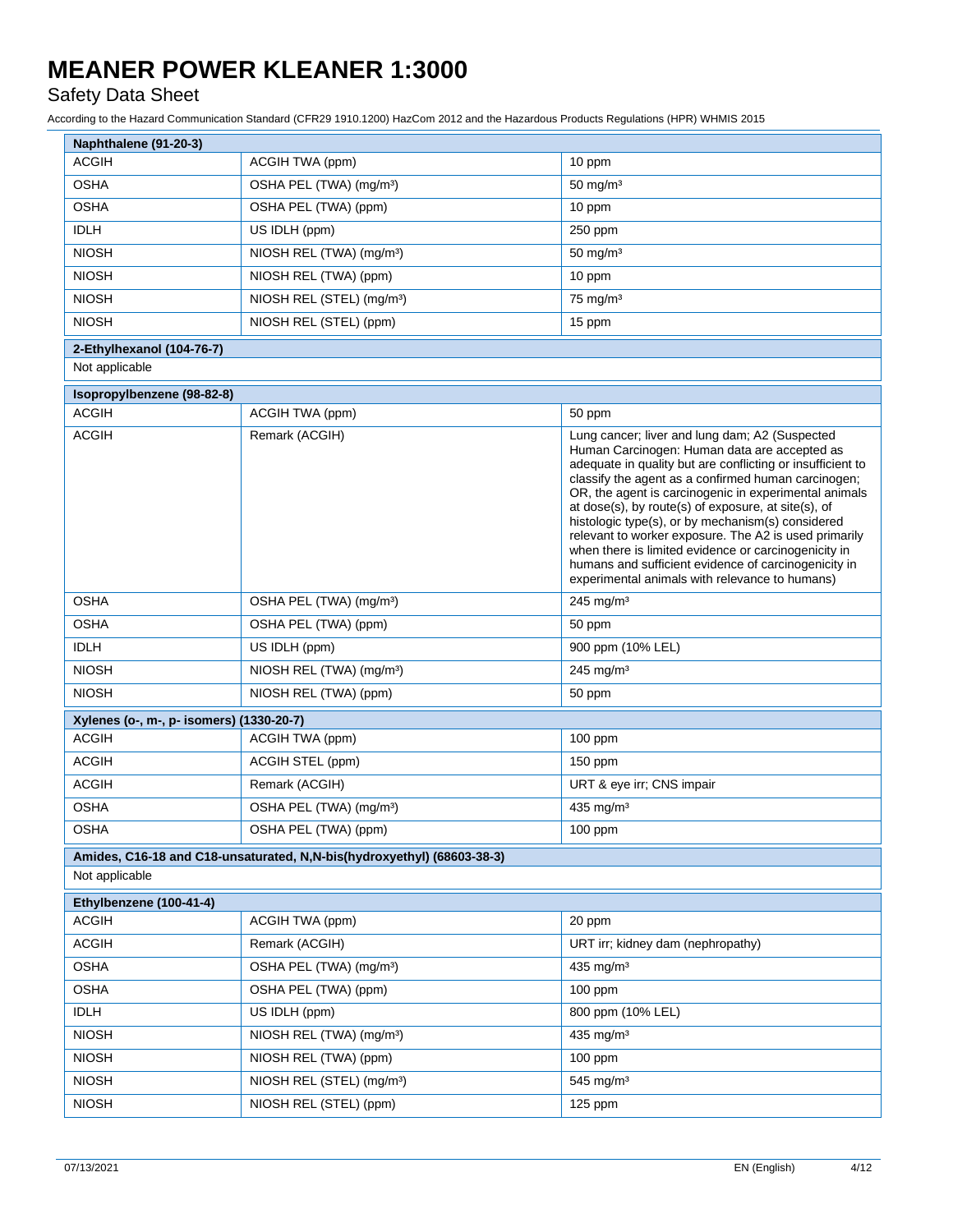### Safety Data Sheet

According to the Hazard Communication Standard (CFR29 1910.1200) HazCom 2012 and the Hazardous Products Regulations (HPR) WHMIS 2015

| Stoddard solvent (8052-41-3)                                       |                                          |                          |
|--------------------------------------------------------------------|------------------------------------------|--------------------------|
| <b>ACGIH</b>                                                       | ACGIH TWA (ppm)                          | $100$ ppm                |
| <b>ACGIH</b>                                                       | Remark (ACGIH)                           | Eye, skin, & kidney dam; |
| <b>OSHA</b>                                                        | OSHA PEL (TWA) (mg/m <sup>3</sup> )      | 2900 mg/m <sup>3</sup>   |
| <b>OSHA</b>                                                        | OSHA PEL (TWA) (ppm)                     | 500 ppm                  |
| <b>IDLH</b>                                                        | US IDLH $(mq/m3)$                        | 20000 mg/m <sup>3</sup>  |
| <b>NIOSH</b>                                                       | NIOSH REL (TWA) (mg/m <sup>3</sup> )     | 350 mg/m $3$             |
| <b>NIOSH</b>                                                       | NIOSH REL (ceiling) (mg/m <sup>3</sup> ) | 1800 mg/m <sup>3</sup>   |
| Nonane (111-84-2)                                                  |                                          |                          |
| <b>ACGIH</b>                                                       | ACGIH TWA (ppm)                          | 200 ppm                  |
| <b>NIOSH</b>                                                       | NIOSH REL (TWA) (mg/m <sup>3</sup> )     | 1050 mg/m <sup>3</sup>   |
| <b>NIOSH</b>                                                       | NIOSH REL (TWA) (ppm)                    | $200$ ppm                |
| Distillates, petroleum, hydrotreated light naphthenic (64742-53-6) |                                          |                          |

Not applicable

#### **8.2. Exposure controls**

| Appropriate engineering controls | : Ensure good ventilation of the work station.                                                                                                                                                                                                   |
|----------------------------------|--------------------------------------------------------------------------------------------------------------------------------------------------------------------------------------------------------------------------------------------------|
| Hand protection                  | : Wear suitable gloves resistant to chemical penetration.                                                                                                                                                                                        |
| Eye protection                   | : Wear eye/face protection.                                                                                                                                                                                                                      |
| Skin and body protection         | : Wear suitable protective clothing.                                                                                                                                                                                                             |
| Respiratory protection           | : In case of insufficient ventilation, wear suitable respiratory equipment. Respirator selection<br>must be based on known or anticipated exposure levels, the hazards of the product and the<br>safe working limits of the selected respirator. |
| Environmental exposure controls  | : Avoid release to the environment.                                                                                                                                                                                                              |
| Other information                | : Handle in accordance with good industrial hygiene and safety procedures. Do not eat, drink or<br>smoke when using this product.                                                                                                                |

### **SECTION 9: Physical and chemical properties**

| 9.1.<br>Information on basic physical and chemical properties |                                     |
|---------------------------------------------------------------|-------------------------------------|
| Physical state                                                | $:$ Liquid                          |
| Appearance                                                    | : Dark amber liquid                 |
| Colour                                                        | Dark amber                          |
| Odour                                                         | <b>Distinctive</b>                  |
| Odour threshold                                               | : No data available                 |
| pH                                                            | : No data available                 |
| Melting point                                                 | : No data available                 |
| Freezing point                                                | : No data available                 |
| Boiling point                                                 | : No data available                 |
| Flash point                                                   | : ≥ 137 °F / ≥ 58.3 °C (closed cup) |
| Relative evaporation rate (butylacetate=1)                    | : No data available                 |
| Flammability (solid, gas)                                     | : Flammable liquid and vapour.      |
| Vapour pressure                                               | : No data available                 |
| Relative vapour density at 20 °C                              | : No data available                 |
| Relative density                                              | : No data available                 |
| Solubility                                                    | : No data available                 |
| Partition coefficient n-octanol/water                         | : No data available                 |
| Auto-ignition temperature                                     | : No data available                 |
| Decomposition temperature                                     | : No data available                 |
| Viscosity, kinematic                                          | $: 8.488 \cSt$ at 40 °C             |
| Viscosity, dynamic                                            | : No data available                 |
| <b>Explosive limits</b>                                       | : No data available                 |
|                                                               |                                     |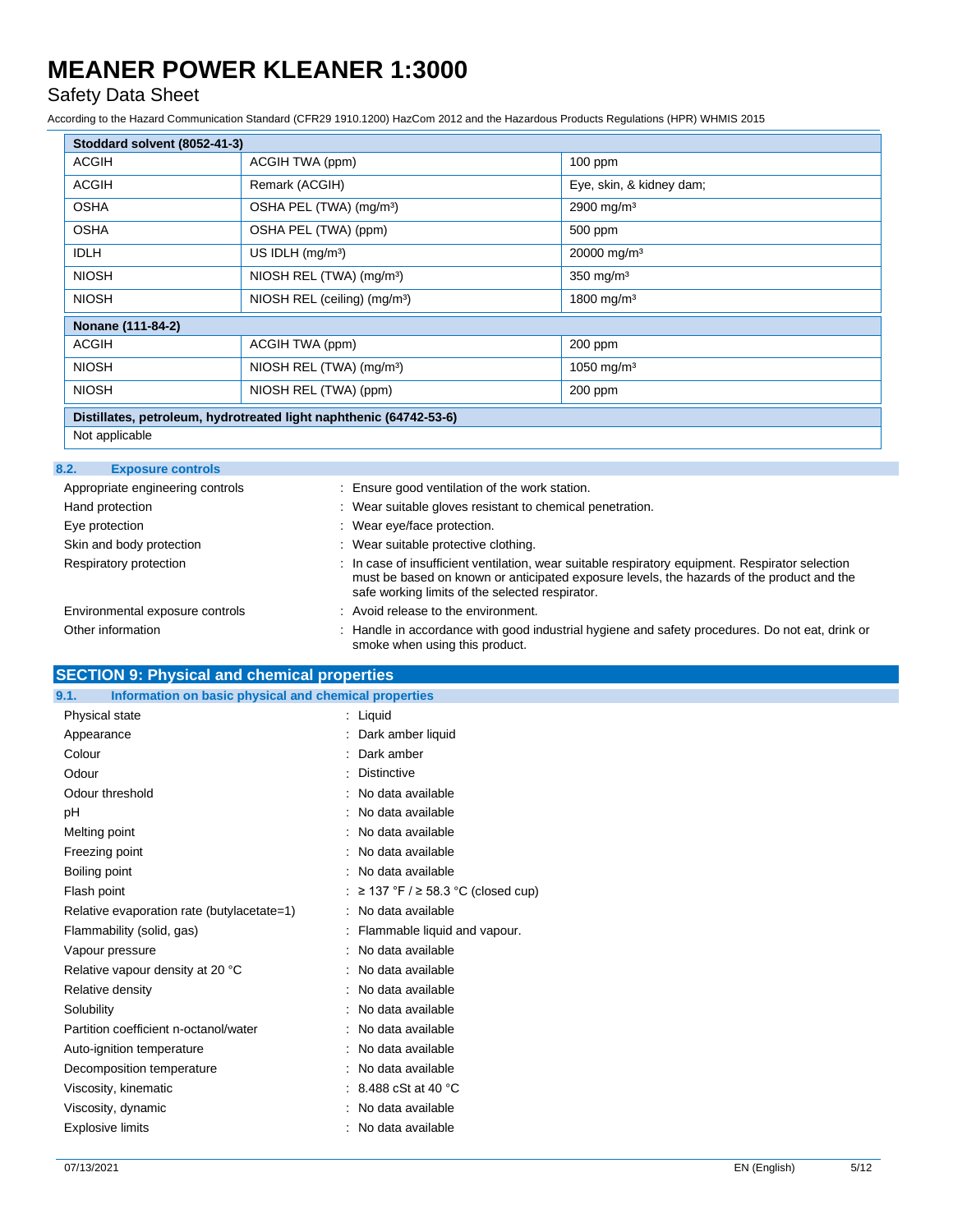### Safety Data Sheet

| <b>Explosive properties</b>                                                                                            | : No data available                          |
|------------------------------------------------------------------------------------------------------------------------|----------------------------------------------|
| Oxidising properties                                                                                                   | : No data available                          |
| <b>Other information</b><br>9.2.                                                                                       |                                              |
| No additional information available                                                                                    |                                              |
|                                                                                                                        |                                              |
| <b>SECTION 10: Stability and reactivity</b>                                                                            |                                              |
| <b>Reactivity</b><br>10.1.                                                                                             |                                              |
| No dangerous reactions known under normal conditions of use.                                                           |                                              |
| 10.2.<br><b>Chemical stability</b><br>Stable under normal conditions. May form flammable/explosive vapour-air mixture. |                                              |
|                                                                                                                        |                                              |
| 10.3.<br><b>Possibility of hazardous reactions</b>                                                                     |                                              |
| No dangerous reactions known under normal conditions of use.                                                           |                                              |
| 10.4.<br><b>Conditions to avoid</b>                                                                                    |                                              |
| Heat. Sources of ignition. Direct sunlight. Incompatible materials.                                                    |                                              |
| 10.5.<br>Incompatible materials                                                                                        |                                              |
| Strong oxidizers.                                                                                                      |                                              |
| 10.6.<br><b>Hazardous decomposition products</b>                                                                       |                                              |
| May include, and are not limited to: oxides of carbon. May release flammable gases.                                    |                                              |
| <b>SECTION 11: Toxicological information</b>                                                                           |                                              |
| Information on toxicological effects<br>11.1.                                                                          |                                              |
| Acute toxicity (oral)                                                                                                  | Not classified.                              |
| Acute toxicity (dermal)                                                                                                | Not classified.                              |
| Acute toxicity (inhalation)                                                                                            | Not classified.                              |
|                                                                                                                        |                                              |
| Solvent naphtha, petroleum, heavy aromatic (64742-94-5)                                                                |                                              |
| LD50 oral rat                                                                                                          | > 5000 mg/kg                                 |
| LD50 dermal rabbit                                                                                                     | $> 2$ ml/kg                                  |
| LC50 inhalation rat                                                                                                    | > 590 mg/m <sup>3</sup> (Exposure time: 4 h) |
| Solvent naphtha, petroleum, light aromatic (64742-95-6)                                                                |                                              |
| LD50 oral rat                                                                                                          | 8400 mg/kg                                   |
| LD50 dermal rabbit                                                                                                     | > 2000 mg/kg<br>3400 ppm/4h                  |
| LC50 inhalation rat<br>ATE CA (oral)                                                                                   | 8400 mg/kg bodyweight                        |
| ATE CA (Gases)                                                                                                         | 3400 ppmv/4h                                 |
| Benzene, 1,2,4-trimethyl- (95-63-6)                                                                                    |                                              |
| LD50 oral rat                                                                                                          | 3280 mg/kg                                   |
| LD50 dermal rabbit                                                                                                     | > 3160 mg/kg                                 |
| LC50 inhalation rat                                                                                                    | 18 g/m <sup>3</sup> (Exposure time: 4 h)     |
| ATE CA (oral)                                                                                                          | 3280 mg/kg bodyweight                        |
| ATE CA (Gases)                                                                                                         | 4500 ppmv/4h                                 |
| ATE CA (vapours)                                                                                                       | 18 mg/l/4h                                   |
| ATE CA (dust, mist)                                                                                                    | 1.5 mg/l/4h                                  |
| Naphthalene (91-20-3)                                                                                                  |                                              |
| LD50 oral rat                                                                                                          | 1110 mg/kg                                   |
| LD50 dermal rabbit                                                                                                     | 1120 mg/kg                                   |
| LC50 inhalation rat                                                                                                    | > 340 mg/m <sup>3</sup> (Exposure time: 1 h) |
| ATE CA (oral)                                                                                                          | 1110 mg/kg bodyweight                        |
| ATE CA (Dermal)                                                                                                        | 1120 mg/kg bodyweight                        |
| 2-Ethylhexanol (104-76-7)                                                                                              |                                              |
| LD50 oral rat                                                                                                          | 3730 mg/kg                                   |
| LD50 dermal rabbit                                                                                                     | 1980 mg/kg                                   |
| LC50 inhalation rat                                                                                                    | > 227 ppm (Exposure time: 6 h)               |
| ATE CA (oral)                                                                                                          | 3730 mg/kg bodyweight                        |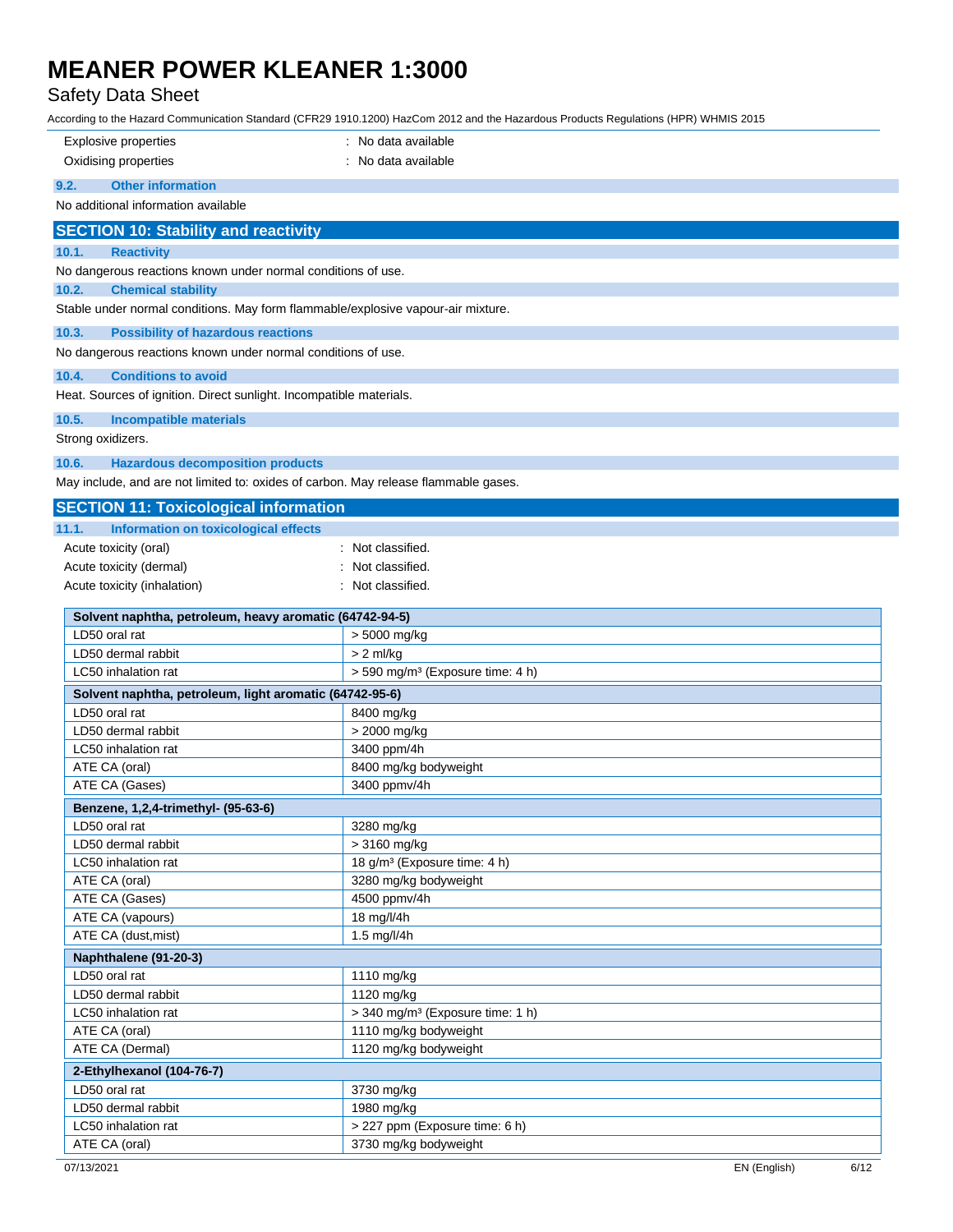### Safety Data Sheet

| 2-Ethylhexanol (104-76-7)                                          |                                                                                    |
|--------------------------------------------------------------------|------------------------------------------------------------------------------------|
| ATE CA (Dermal)                                                    | 1980 mg/kg bodyweight                                                              |
| ATE CA (Gases)                                                     | 4500 ppmv/4h                                                                       |
| ATE CA (vapours)                                                   | 11 mg/l/4h                                                                         |
| ATE CA (dust, mist)                                                | 1.5 mg/l/4h                                                                        |
| Isopropylbenzene (98-82-8)                                         |                                                                                    |
| LD50 oral rat                                                      | 1400 mg/kg                                                                         |
| LD50 dermal rabbit                                                 | 12300 µl/kg                                                                        |
| LC50 inhalation rat                                                | > 3577 ppm (Exposure time: 6 h)                                                    |
| ATE CA (oral)                                                      | 1400 mg/kg bodyweight                                                              |
| ATE CA (Dermal)                                                    | 12300 mg/kg bodyweight                                                             |
| Xylenes (o-, m-, p- isomers) (1330-20-7)                           |                                                                                    |
| LD50 oral rat                                                      | 3500 mg/kg                                                                         |
| LD50 dermal rabbit                                                 | > 4350 mg/kg                                                                       |
| LC50 inhalation rat                                                | 29.08 mg/l/4h                                                                      |
| LC50 inhalation rat (Vapours - mg/l/4h)                            | 27.57 mg/l/4h                                                                      |
| ATE CA (oral)                                                      | 3500 mg/kg bodyweight                                                              |
| ATE CA (Gases)                                                     | 4500 ppmv/4h                                                                       |
| ATE CA (vapours)                                                   | 11 mg/l/4h                                                                         |
| ATE CA (dust, mist)                                                | 1.5 mg/l/4h                                                                        |
| Ethylbenzene (100-41-4)                                            |                                                                                    |
| LD50 oral rat                                                      | 3500 mg/kg                                                                         |
| LD50 dermal rabbit                                                 | 15400 mg/kg                                                                        |
| LC50 inhalation rat                                                | 17.4 mg/l/4h                                                                       |
| ATE CA (oral)                                                      | 3500 mg/kg bodyweight                                                              |
| ATE CA (Dermal)                                                    | 15400 mg/kg bodyweight                                                             |
| ATE CA (Gases)                                                     | 4500 ppmv/4h                                                                       |
| ATE CA (vapours)                                                   | 17.4 mg/l/4h                                                                       |
| ATE CA (dust, mist)                                                | 1.5 mg/l/4h                                                                        |
| Nonane (111-84-2)                                                  |                                                                                    |
| LC50 inhalation rat                                                | 3200 ppm/4h                                                                        |
| ATE CA (Gases)                                                     | 3200 ppmv/4h                                                                       |
| ATE CA (vapours)                                                   | 11 mg/l/4h                                                                         |
| ATE CA (dust, mist)                                                | 1.5 mg/l/4h                                                                        |
| Distillates, petroleum, hydrotreated light naphthenic (64742-53-6) |                                                                                    |
| LD50 oral rat                                                      | > 5000 mg/kg                                                                       |
| LD50 dermal rabbit                                                 | > 2000 mg/kg                                                                       |
| LC50 inhalation rat                                                | 2180 mg/m <sup>3</sup> (Exposure time: 4 h)                                        |
| ATE CA (Gases)                                                     | 4500 ppmv/4h                                                                       |
| ATE CA (vapours)                                                   | 2.18 mg/l/4h                                                                       |
| ATE CA (dust, mist)                                                | 2.18 mg/l/4h                                                                       |
| Skin corrosion/irritation                                          | Causes skin irritation.                                                            |
| Serious eye damage/irritation                                      | Causes serious eye irritation.                                                     |
| Respiratory or skin sensitisation                                  | Not classified.                                                                    |
| Germ cell mutagenicity                                             | Not classified.                                                                    |
| Carcinogenicity                                                    | : Suspected of causing cancer.                                                     |
| Naphthalene (91-20-3)                                              |                                                                                    |
| IARC group                                                         | 2B - Possibly carcinogenic to humans                                               |
| National Toxicology Program (NTP) Status                           | 1 - Evidence of Carcinogenicity, 3 - Reasonably anticipated to be Human Carcinogen |
| In OSHA Hazard Communication Carcinogen<br>list                    | Yes                                                                                |
| Isopropylbenzene (98-82-8)                                         |                                                                                    |
| IARC group                                                         | 2B - Possibly carcinogenic to humans                                               |
| National Toxicology Program (NTP) Status                           | 1 - Evidence of Carcinogenicity, 3 - Reasonably anticipated to be Human Carcinogen |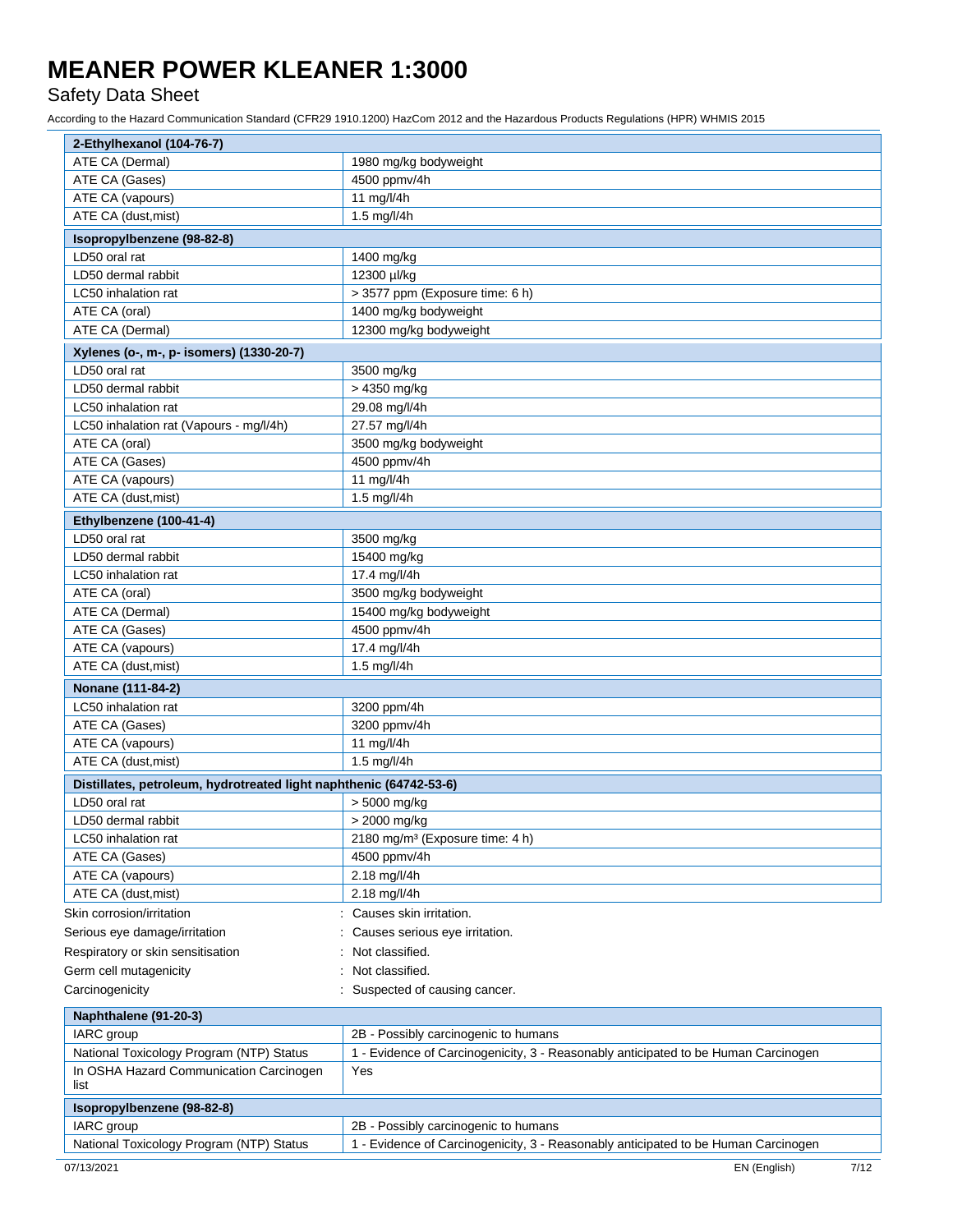## Safety Data Sheet

| Isopropylbenzene (98-82-8)                      |                                                                                                                                                                                               |  |
|-------------------------------------------------|-----------------------------------------------------------------------------------------------------------------------------------------------------------------------------------------------|--|
| In OSHA Hazard Communication Carcinogen<br>list | Yes                                                                                                                                                                                           |  |
| Xylenes (o-, m-, p- isomers) (1330-20-7)        |                                                                                                                                                                                               |  |
| IARC group                                      | 3 - Not classifiable                                                                                                                                                                          |  |
| Ethylbenzene (100-41-4)                         |                                                                                                                                                                                               |  |
| IARC group                                      | 2B - Possibly carcinogenic to humans                                                                                                                                                          |  |
| National Toxicology Program (NTP) Status        | 1 - Evidence of Carcinogenicity                                                                                                                                                               |  |
| In OSHA Hazard Communication Carcinogen<br>list | Yes                                                                                                                                                                                           |  |
| Reproductive toxicity                           | : Suspected of damaging fertility or the unborn child.                                                                                                                                        |  |
| STOT-single exposure                            | : Not classified.                                                                                                                                                                             |  |
| Benzene, 1,2,4-trimethyl- (95-63-6)             |                                                                                                                                                                                               |  |
| STOT-single exposure                            | May cause respiratory irritation.                                                                                                                                                             |  |
| 2-Ethylhexanol (104-76-7)                       |                                                                                                                                                                                               |  |
| STOT-single exposure                            | May cause respiratory irritation.                                                                                                                                                             |  |
| Isopropylbenzene (98-82-8)                      |                                                                                                                                                                                               |  |
| STOT-single exposure                            | May cause respiratory irritation.                                                                                                                                                             |  |
| Xylenes (o-, m-, p- isomers) (1330-20-7)        |                                                                                                                                                                                               |  |
| STOT-single exposure                            | May cause drowsiness or dizziness.                                                                                                                                                            |  |
| Nonane (111-84-2)                               |                                                                                                                                                                                               |  |
| STOT-single exposure                            | May cause drowsiness or dizziness.                                                                                                                                                            |  |
| STOT-repeated exposure                          | : Causes damage to organs (central nervous system) through prolonged or repeated exposure.                                                                                                    |  |
| Ethylbenzene (100-41-4)                         |                                                                                                                                                                                               |  |
| STOT-repeated exposure                          | May cause damage to organs through prolonged or repeated exposure.                                                                                                                            |  |
| Stoddard solvent (8052-41-3)                    |                                                                                                                                                                                               |  |
| STOT-repeated exposure                          | Causes damage to organs through prolonged or repeated exposure.                                                                                                                               |  |
| Aspiration hazard                               | : May be fatal if swallowed and enters airways.                                                                                                                                               |  |
| <b>MEANER POWER KLEANER 1:3000</b>              |                                                                                                                                                                                               |  |
| Viscosity, kinematic (calculated value) (40 °C) | 8.488 mm <sup>2</sup> /s at 40 °C                                                                                                                                                             |  |
| Symptoms/effects after inhalation               | : May cause irritation to the respiratory tract.                                                                                                                                              |  |
| Symptoms/effects after skin contact             | Causes skin irritation. Symptoms may include redness, drying, defatting and cracking of the<br>skin.                                                                                          |  |
| Symptoms/effects after eye contact              | : Causes serious eye irritation. Symptoms may include discomfort or pain, excess blinking and<br>tear production, with marked redness and swelling of the conjunctiva.                        |  |
| Symptoms/effects after ingestion                | : May be fatal if swallowed and enters airways. May result in aspiration into the lungs, causing<br>chemical pneumonia. May cause gastrointestinal irritation, nausea, vomiting and diarrhea. |  |
| Chronic symptoms                                | : Suspected of causing cancer. Suspected of damaging fertility or the unborn child. Causes<br>damage to organs through prolonged or repeated exposure.                                        |  |
| Other information                               | : Likely routes of exposure: ingestion, inhalation, skin and eye.                                                                                                                             |  |
| <b>SECTION 12: Ecological information</b>       |                                                                                                                                                                                               |  |

| <u>ULUTIUN TE. LUURURUM MIUHIMUUTI</u>                  |                                                                       |  |
|---------------------------------------------------------|-----------------------------------------------------------------------|--|
| 12.1.<br><b>Toxicity</b>                                |                                                                       |  |
| Ecology - general                                       | : May cause long-term adverse effects in the aquatic environment.     |  |
| Solvent naphtha, petroleum, heavy aromatic (64742-94-5) |                                                                       |  |
| LC50 fish 1                                             | 19 mg/l (Exposure time: 96 h - Species: Pimephales promelas [static]) |  |
| EC50 Daphnia 1                                          | 0.95 mg/l (Exposure time: 48 h - Species: Daphnia magna)              |  |
| LC50 fish 2                                             | 2.34 mg/l (Exposure time: 96 h - Species: Oncorhynchus mykiss)        |  |
| Solvent naphtha, petroleum, light aromatic (64742-95-6) |                                                                       |  |
| LC50 fish 1                                             | 9.22 mg/l (Exposure time: 96 h - Species: Oncorhynchus mykiss)        |  |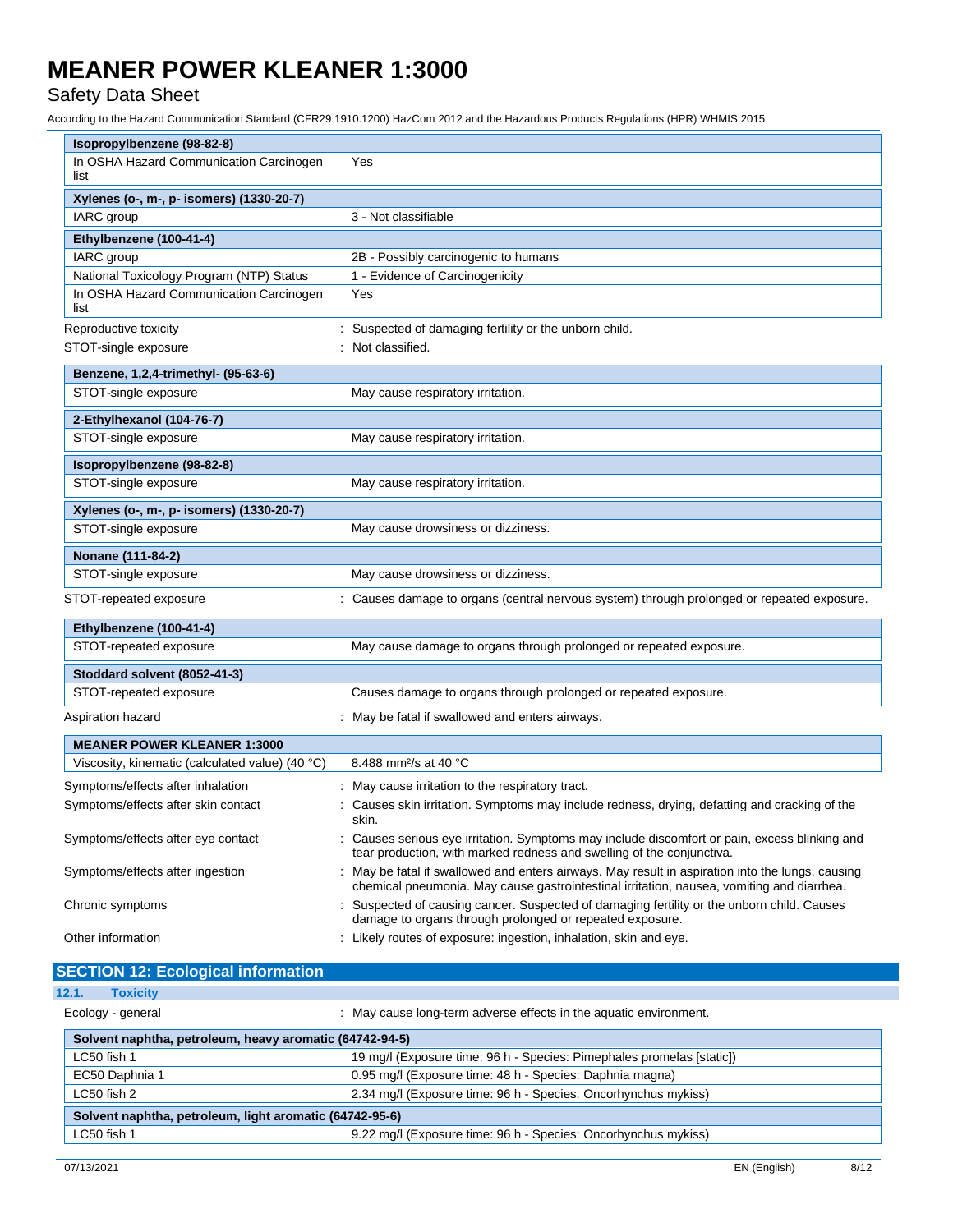### Safety Data Sheet

| Solvent naphtha, petroleum, light aromatic (64742-95-6)                |                                                                                      |
|------------------------------------------------------------------------|--------------------------------------------------------------------------------------|
| EC50 Daphnia 1                                                         | 6.14 mg/l (Exposure time: 48 h - Species: Daphnia magna)                             |
| Benzene, 1,2,4-trimethyl- (95-63-6)                                    |                                                                                      |
| LC50 fish 1                                                            | 7.19 - 8.28 mg/l (Exposure time: 96 h - Species: Pimephales promelas [flow-through]) |
| EC50 Daphnia 1                                                         | 6.14 mg/l (Exposure time: 48 h - Species: Daphnia magna)                             |
| Naphthalene (91-20-3)                                                  |                                                                                      |
| LC50 fish 1                                                            | 5.74 - 6.44 mg/l (Exposure time: 96 h - Species: Pimephales promelas [flow-through]) |
| EC50 Daphnia 1                                                         | 2.16 mg/l (Exposure time: 48 h - Species: Daphnia magna)                             |
| LC50 fish 2                                                            | 1.6 mg/l (Exposure time: 96 h - Species: Oncorhynchus mykiss [flow-through])         |
| EC50 Daphnia 2                                                         | 1.96 mg/l (Exposure time: 48 h - Species: Daphnia magna [Flow through])              |
| 2-Ethylhexanol (104-76-7)                                              |                                                                                      |
| LC50 fish 1                                                            | 32 - 37 mg/l (Exposure time: 96 h - Species: Oncorhynchus mykiss [static])           |
| EC50 Daphnia 1                                                         | 39 mg/l (Exposure time: 48 h - Species: Daphnia magna)                               |
| LC50 fish 2                                                            | > 7.5 mg/l (Exposure time: 96 h - Species: Oncorhynchus mykiss)                      |
| Isopropylbenzene (98-82-8)                                             |                                                                                      |
| LC50 fish 1                                                            | 6.04 - 6.61 mg/l (Exposure time: 96 h - Species: Pimephales promelas [flow-through]) |
| EC50 Daphnia 1                                                         | 0.6 mg/l (Exposure time: 48 h - Species: Daphnia magna)                              |
| LC50 fish 2                                                            | 4.8 mg/l (Exposure time: 96 h - Species: Oncorhynchus mykiss [flow-through])         |
| EC50 Daphnia 2                                                         | 7.9 - 14.1 mg/l (Exposure time: 48 h - Species: Daphnia magna [Static])              |
| Xylenes (o-, m-, p- isomers) (1330-20-7)                               |                                                                                      |
| LC50 fish 1                                                            | 13.4 mg/l (Exposure time: 96 h - Species: Pimephales promelas [flow-through])        |
| EC50 Daphnia 1                                                         | 3.82 mg/l (Exposure time: 48 h - Species: water flea)                                |
| LC50 fish 2                                                            | 2.661 - 4.093 mg/l (Exposure time: 96 h - Species: Oncorhynchus mykiss [static])     |
| EC50 Daphnia 2                                                         | 0.6 mg/l (Exposure time: 48 h - Species: Gammarus lacustris)                         |
| Amides, C16-18 and C18-unsaturated, N,N-bis(hydroxyethyl) (68603-38-3) |                                                                                      |
| LC50 fish 1                                                            | 1.2 mg/l (Exposure time: 96 h - Species: Oncorhynchus mykiss [static])               |
| Ethylbenzene (100-41-4)                                                |                                                                                      |
| LC50 fish 1                                                            | 11.0 - 18.0 mg/l (Exposure time: 96 h - Species: Oncorhynchus mykiss [static])       |
| EC50 Daphnia 1                                                         | 1.8 - 2.4 mg/l (Exposure time: 48 h - Species: Daphnia magna)                        |
| LC50 fish 2                                                            | 4.2 mg/l (Exposure time: 96 h - Species: Oncorhynchus mykiss [semi-static])          |
| NOEC chronic crustacea                                                 | $0.956$ mg/l                                                                         |
|                                                                        |                                                                                      |
| Distillates, petroleum, hydrotreated light naphthenic (64742-53-6)     |                                                                                      |
| LC50 fish 1                                                            | > 5000 mg/l (Exposure time: 96 h - Species: Oncorhynchus mykiss)                     |
| EC50 Daphnia 1                                                         | > 1000 mg/l (Exposure time: 48 h - Species: Daphnia magna)                           |
| 12.2.<br><b>Persistence and degradability</b>                          |                                                                                      |
| <b>MEANER POWER KLEANER 1:3000</b>                                     |                                                                                      |
| Persistence and degradability                                          | Not established.                                                                     |
| <b>Bioaccumulative potential</b><br>12.3.                              |                                                                                      |
| <b>MEANER POWER KLEANER 1:3000</b>                                     |                                                                                      |
| Bioaccumulative potential                                              | Not established.                                                                     |
|                                                                        |                                                                                      |
| Solvent naphtha, petroleum, heavy aromatic (64742-94-5)                |                                                                                      |
| BCF fish 1                                                             | $61 - 159$                                                                           |
| Partition coefficient n-octanol/water                                  | $2.9 - 6.1$                                                                          |
| Benzene, 1,2,4-trimethyl- (95-63-6)                                    |                                                                                      |
| Partition coefficient n-octanol/water                                  | 3.63                                                                                 |
| Naphthalene (91-20-3)                                                  |                                                                                      |
| BCF fish 1                                                             | $30 - 430$                                                                           |
| Partition coefficient n-octanol/water                                  | 3.6                                                                                  |
| 2-Ethylhexanol (104-76-7)                                              |                                                                                      |
| Partition coefficient n-octanol/water                                  | 3.1                                                                                  |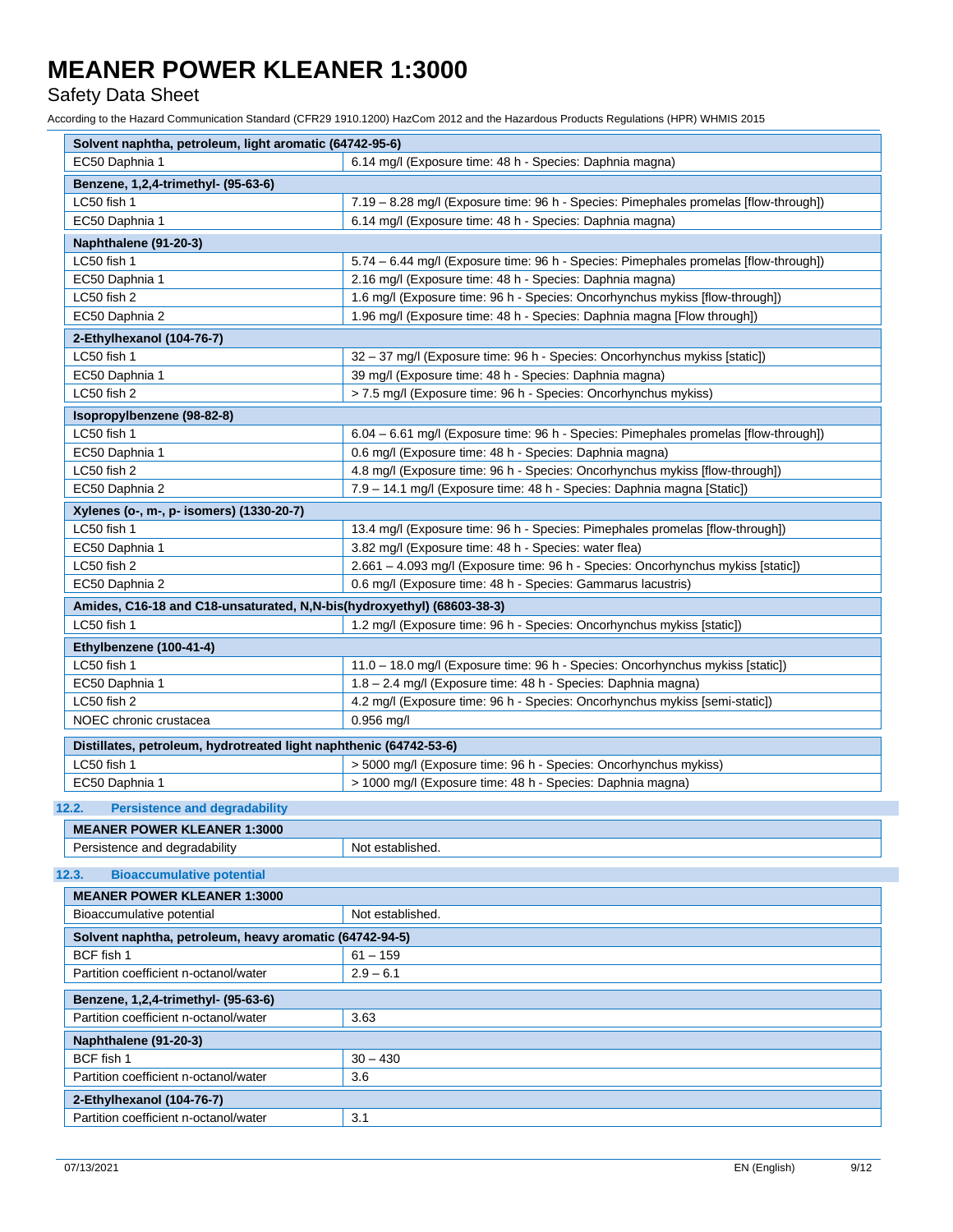## Safety Data Sheet

According to the Hazard Communication Standard (CFR29 1910.1200) HazCom 2012 and the Hazardous Products Regulations (HPR) WHMIS 2015

| Isopropylbenzene (98-82-8)                                                     |                                                                                                                                                                  |  |
|--------------------------------------------------------------------------------|------------------------------------------------------------------------------------------------------------------------------------------------------------------|--|
| BCF fish 1                                                                     | 35.5                                                                                                                                                             |  |
| Partition coefficient n-octanol/water                                          | 3.7                                                                                                                                                              |  |
| Xylenes (o-, m-, p- isomers) (1330-20-7)                                       |                                                                                                                                                                  |  |
| BCF fish 1                                                                     | $0.6 - 15$                                                                                                                                                       |  |
| Partition coefficient n-octanol/water                                          | $2.77 - 3.15$                                                                                                                                                    |  |
| Ethylbenzene (100-41-4)                                                        |                                                                                                                                                                  |  |
| BCF fish 1                                                                     | 15                                                                                                                                                               |  |
| Partition coefficient n-octanol/water                                          | 3.2                                                                                                                                                              |  |
| 12.4.<br><b>Mobility in soil</b>                                               |                                                                                                                                                                  |  |
| No additional information available                                            |                                                                                                                                                                  |  |
| 12.5.<br>Other adverse effects                                                 |                                                                                                                                                                  |  |
| Other information                                                              | : No other effects known.                                                                                                                                        |  |
|                                                                                |                                                                                                                                                                  |  |
| <b>SECTION 13: Disposal considerations</b>                                     |                                                                                                                                                                  |  |
| 13.1.<br><b>Waste treatment methods</b>                                        |                                                                                                                                                                  |  |
| Product/Packaging disposal recommendations                                     | : Dispose of contents/container to hazardous or special waste collection point, in accordance<br>with local, regional, national and/or international regulation. |  |
| Additional information                                                         | : Handle empty containers with care because residual vapours are flammable.                                                                                      |  |
|                                                                                |                                                                                                                                                                  |  |
| <b>SECTION 14: Transport information</b>                                       |                                                                                                                                                                  |  |
| Department of Transportation (DOT) and Transportation of Dangerous Goods (TDG) |                                                                                                                                                                  |  |
| In accordance with DOT/TDG                                                     |                                                                                                                                                                  |  |
| UN-No.(DOT/TDG)                                                                | : UN1268                                                                                                                                                         |  |
| Proper Shipping Name (DOT/TDG)                                                 | : Petroleum products, n.o.s                                                                                                                                      |  |
| Class (DOT/TDG)                                                                | : Class 3 - Flammable and combustible liquid 49 CFR 173.120                                                                                                      |  |
| Packing group (DOT/TDG)                                                        | $: \mathbb{H}$                                                                                                                                                   |  |
| Hazard labels (DOT/TDG)                                                        |                                                                                                                                                                  |  |

#### **Transport by sea**

This product is currently not packaged to comply with IMDG regulations. It is not intended to be shipped by sea.

#### **Air transport**

This product is currently not packaged to comply with IATA regulations. It is not intended to be shipped by air.

### **SECTION 15: Regulatory information**

#### **15.1. US Federal regulations**

All components of this product are listed, or excluded from listing, on the United States Environmental Protection Agency Toxic Substances Control Act (TSCA) inventory.

| Benzene, 1,2,4-trimethyl- (95-63-6)                                                                                 |                                                                                             |  |
|---------------------------------------------------------------------------------------------------------------------|---------------------------------------------------------------------------------------------|--|
| Subject to reporting requirements of United States SARA Section 313                                                 |                                                                                             |  |
| Naphthalene (91-20-3)                                                                                               |                                                                                             |  |
| Subject to reporting requirements of United States SARA Section 313<br>Listed on EPA Hazardous Air Pollutant (HAPS) |                                                                                             |  |
| <b>EPA TSCA Regulatory Flag</b>                                                                                     | T - T - indicates a substance that is the subject of a final TSCA section 4 test rule.      |  |
| <b>CERCLA RQ</b>                                                                                                    | 100 <sub>lb</sub>                                                                           |  |
| 2-Ethylhexanol (104-76-7)                                                                                           |                                                                                             |  |
| <b>EPA TSCA Regulatory Flag</b>                                                                                     | TP - TP - indicates a substance that is the subject of a proposed TSCA section 4 test rule. |  |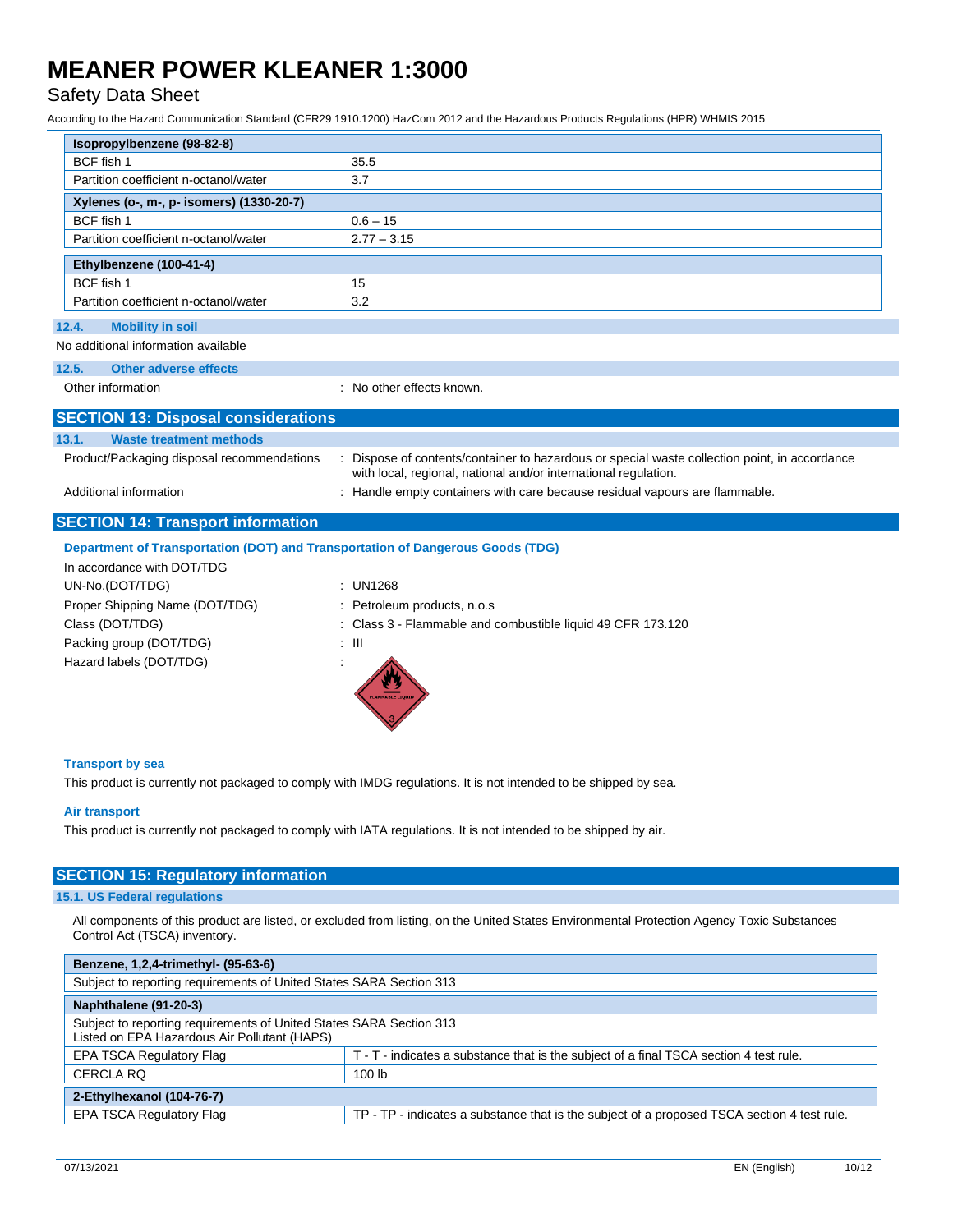## Safety Data Sheet

According to the Hazard Communication Standard (CFR29 1910.1200) HazCom 2012 and the Hazardous Products Regulations (HPR) WHMIS 2015

| Isopropylbenzene (98-82-8)                                                                                          |                                                                                        |
|---------------------------------------------------------------------------------------------------------------------|----------------------------------------------------------------------------------------|
| Subject to reporting requirements of United States SARA Section 313<br>Listed on EPA Hazardous Air Pollutant (HAPS) |                                                                                        |
| <b>CERCLA RQ</b>                                                                                                    | 5000 lb                                                                                |
| Xylenes (o-, m-, p- isomers) (1330-20-7)                                                                            |                                                                                        |
| Subject to reporting requirements of United States SARA Section 313<br>Listed on EPA Hazardous Air Pollutant (HAPS) |                                                                                        |
| <b>CERCLA RQ</b>                                                                                                    | 100 <sub>lb</sub>                                                                      |
| Ethylbenzene (100-41-4)                                                                                             |                                                                                        |
| Subject to reporting requirements of United States SARA Section 313<br>Listed on EPA Hazardous Air Pollutant (HAPS) |                                                                                        |
| <b>EPA TSCA Regulatory Flag</b>                                                                                     | T - T - indicates a substance that is the subject of a final TSCA section 4 test rule. |
| <b>CERCLA RQ</b>                                                                                                    | 1000 lb                                                                                |
| Nonane (111-84-2)                                                                                                   |                                                                                        |
| <b>EPA TSCA Regulatory Flag</b>                                                                                     | T - T - indicates a substance that is the subject of a final TSCA section 4 test rule. |

All components of this product are listed, or excluded from listing, on the Canadian DSL (Domestic Substances List) and NDSL (Non-Domestic Substances List) inventories.

#### **15.2. International regulations**

No additional information available

### **15.3. US State regulations**

WARNING: This product can expose you to Naphthalene, which is known to the State of California to cause cancer. For more<br>information go to www.P65Warnings.ca.gov.

| <b>Component</b>                                                     | <b>State or local regulations</b>                                                                                                                                                                                                  |
|----------------------------------------------------------------------|------------------------------------------------------------------------------------------------------------------------------------------------------------------------------------------------------------------------------------|
| Benzene, 1,2,4-trimethyl-(95-63-6)                                   | U.S. - Massachusetts - Right To Know List; U.S. - New Jersey - Right to Know<br>Hazardous Substance List; U.S. - Pennsylvania - RTK (Right to Know) -<br>Environmental Hazard List; U.S. - Pennsylvania - RTK (Right to Know) List |
| Isopropylbenzene(98-82-8)                                            | U.S. - Massachusetts - Right To Know List; U.S. - New Jersey - Right to Know<br>Hazardous Substance List; U.S. - Pennsylvania - RTK (Right to Know) -<br>Environmental Hazard List; U.S. - Pennsylvania - RTK (Right to Know) List |
| 2-Ethylhexanol(104-76-7)                                             | U.S. - Massachusetts - Right To Know List; U.S. - Pennsylvania - RTK (Right to<br>Know) List                                                                                                                                       |
| Naphthalene(91-20-3)                                                 | U.S. - Massachusetts - Right To Know List; U.S. - New Jersey - Right to Know<br>Hazardous Substance List; U.S. - Pennsylvania - RTK (Right to Know) -<br>Environmental Hazard List; U.S. - Pennsylvania - RTK (Right to Know) List |
| Stoddard solvent(8052-41-3)                                          | U.S. - Massachusetts - Right To Know List; U.S. - New Jersey - Right to Know<br>Hazardous Substance List; U.S. - Pennsylvania - RTK (Right to Know) List                                                                           |
| Xylenes (o-, m-, p- isomers) (1330-20-7)                             | U.S. - Massachusetts - Right To Know List; U.S. - New Jersey - Right to Know<br>Hazardous Substance List; U.S. - Pennsylvania - RTK (Right to Know) -<br>Environmental Hazard List; U.S. - Pennsylvania - RTK (Right to Know) List |
| Ethylbenzene(100-41-4)                                               | U.S. - Massachusetts - Right To Know List; U.S. - New Jersey - Right to Know<br>Hazardous Substance List; U.S. - Pennsylvania - RTK (Right to Know) -<br>Environmental Hazard List; U.S. - Pennsylvania - RTK (Right to Know) List |
| Nonane(111-84-2)                                                     | U.S. - Massachusetts - Right To Know List; U.S. - New Jersey - Right to Know<br>Hazardous Substance List; U.S. - Pennsylvania - RTK (Right to Know) List                                                                           |
| Distillates, petroleum, hydrotreated light<br>naphthenic(64742-53-6) | U.S. - Massachusetts - Right To Know List                                                                                                                                                                                          |